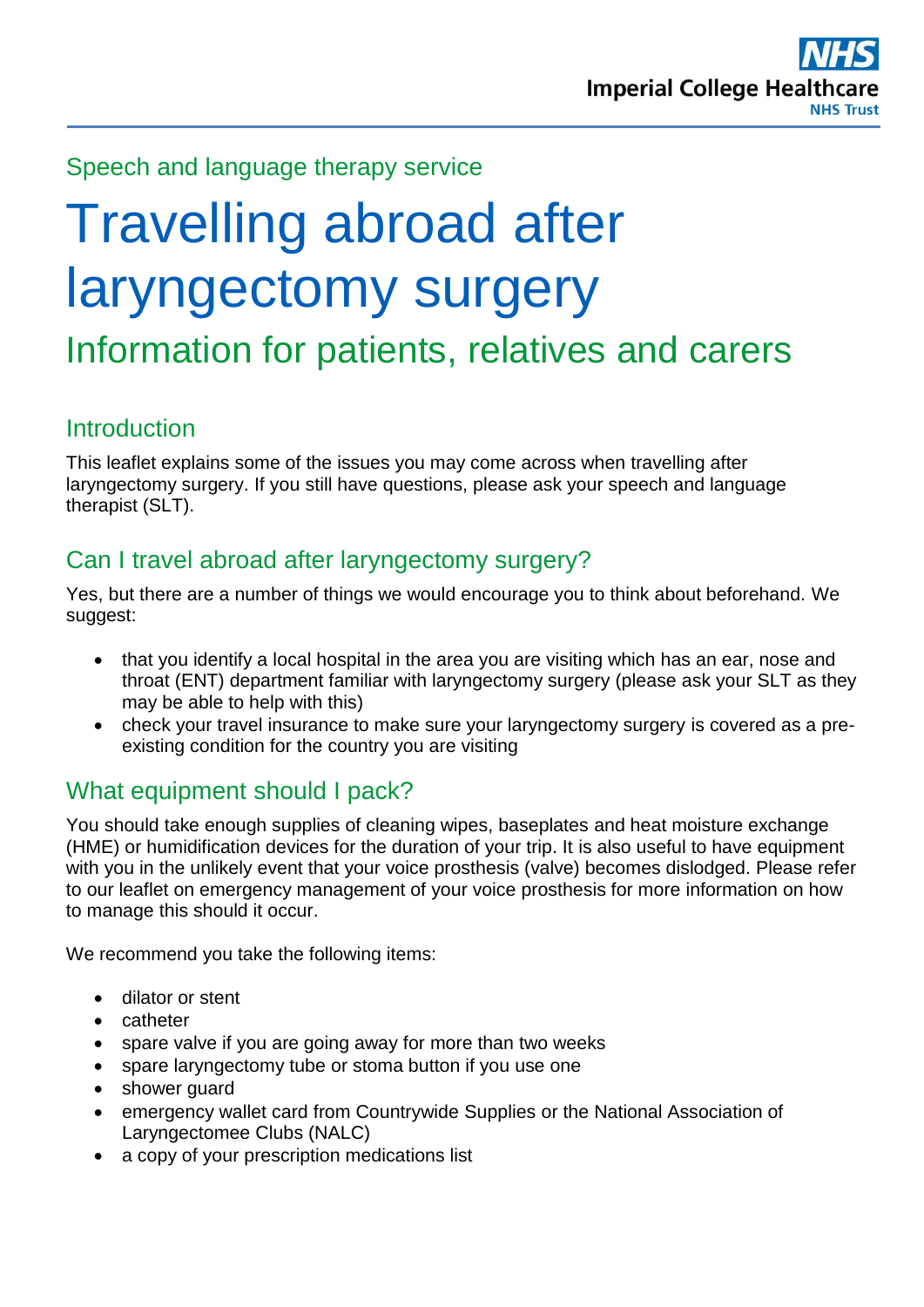## How should I look after my stoma when flying?

The air on board aeroplanes contains less moisture and the oxygen pressure is lower than on the ground. This colder, drier air may irritate your lungs and cause more mucous to be produced.

You should wear a humidification device over your stoma on board an aeroplane. Your SLT can show you some of the different devices that offer more protection.

If you choose to wear a laryngectomy bib, it is a good idea to have a water spray bottle with you and to regularly spray water onto the bib to add moisture to the air you are breathing in.

You should also drink plenty of water and avoid caffeine or alcohol, which cause dehydration.

Remember to pack the equipment needed during the flight in your carry-on luggage.

## How should I look after my stoma when abroad?

You should look after your stoma in the same way you usually do. You may find in countries that are warmer or colder than the UK that the mucous you produce becomes thicker or stickier. Wearing a humidification device with extra protection may help this.

If you are in a hot country remember to use a sun cream with SPF 50 around your neck, stoma and any other surgical scars.

#### What should I do if I have a problem with my valve?

Flying or travelling abroad should not have an impact on the length of your valve. If you notice your valve looks too long or too short, contact the speech and language therapy department when you return home. We will make an appointment for you to come in to have the valve changed as soon as possible.

If you are having difficulty speaking after travelling, try cleaning the valve thoroughly with your cleaning brush. In many cases, cleaning will remove mucous that has become trapped in the middle or at the back end of the valve which may be stopping air getting through.

You can also try drinking fizzy or warm liquids to wash away any food that might be blocking the valve in the food pipe. You may need to clean the valve a few times before your voice comes back. If your voice doesn't come back after cleaning, please contact us by email to request an appointment for when you return to the UK.

If the valve is leaking when you drink, clean it with the brush as this may stop it leaking. If the valve continues to leak after cleaning and you are not returning to the UK immediately, you should contact the local hospital familiar with laryngectomy care where you are and arrange to have the valve changed. It is important to resolve the issue because if liquids keep leaking through the valve when you drink, they will enter your lungs and you may develop a chest infection. It is more common for liquids to leak than foods.